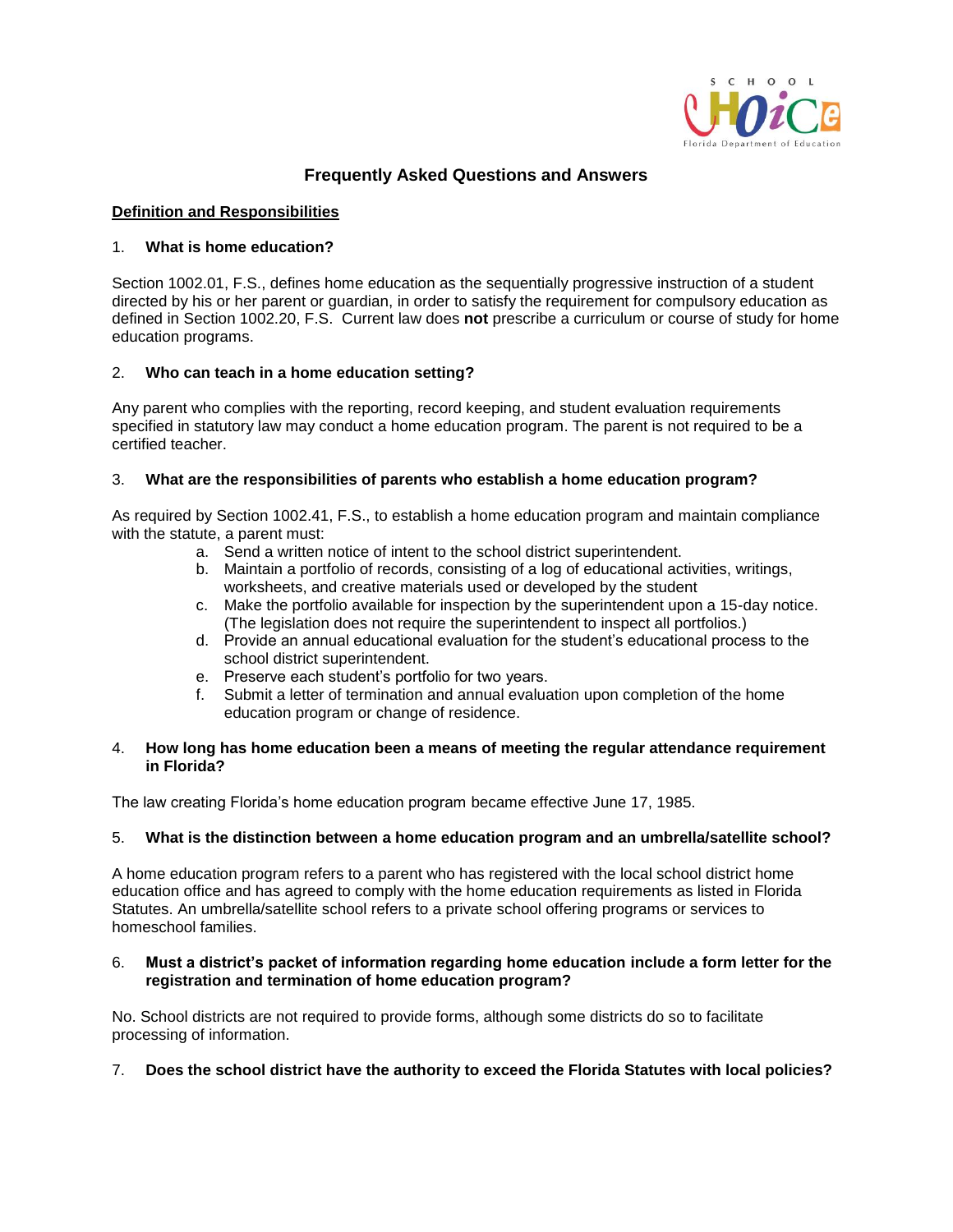The school district must abide by the home education guidelines as listed in Florida Statutes. A district may **not** enact policies that would apply additional guidelines or require additional information that would make it more difficult for students to participate in home education.

### 8. **If a home education parent employs a tutor to instruct his or her student, who is responsible for the records?**

If the parent is participating in a home education program, as defined in the law, the parent is responsible for all records.

#### 9. **What happens to the records of a student who is withdrawn and entered into home education?**

Cumulative records of a home education student are retained by the school district, pursuant to local board policies.

#### 10. **How do districts report transcripts to the Department of Education for home education students who take courses at a public school?**

Districts may report this information using the number 0998. This will place home education transcripts in a separate and unique category, identifiable from all other students.

### 11. **Do parents have access to any state-appropriated funds for home education?**

The only state funds that may be used by home education families are available through the Gardiner Scholarship Program for students with disabilities. Information on this program is available at **<http://www.fldoe.org/schools/school-choice/k-12-scholarship-programs/gardiner/>**

### 12. **Are home education students eligible for Bright Futures Scholarships?**

Yes. Home education students may qualify for a scholarship through the Bright Futures Scholarship Program if they are registered with their districts as home education students for the last two years. The Florida Bright Futures Scholarship Program provides a Home Education Program Packet, which conveys eligibility criteria specific to home education students, including required college admission test scores, community service documentation, district registration confirmation, and dates for financial aid application deadlines. The Home Education Program packet is available from **<http://www.floridastudentfinancialaid.org/ssfad/bf/homepac.htm>** or by telephone, toll-free at 1-888- 827-2004.

### 13. **How may a parent contact other parents who have chosen home education for their children?**

There are home education support groups in every district. In addition to district support groups, there are also statewide groups to support home educators. Florida Parent Educators Association (FPEA), a statewide support group, may be contacted toll-free at (877) 275-3732 or online at **[http://www.fpea.org](http://www.fpea.org/)**. LIFE of Florida, an inclusive state support and networking group for home learners, may be accessed at **[http://www.learningis4everyone.org](http://www.learningis4everyone.org/)**

#### 14. **May a parent implement a home education program for a 5-year old, even though regular attendance begins at age 6?**

Districts are not required to accept a letter of intent for a 5-year old; however, some districts have chosen to accept these letters. In that case, the home education parent should maintain a portfolio, and the student will be evaluated in the same manner as a student who is subject to regular attendance.

### **Instruction**

### 15. **How can a parent provide "sequentially progressive instruction?"**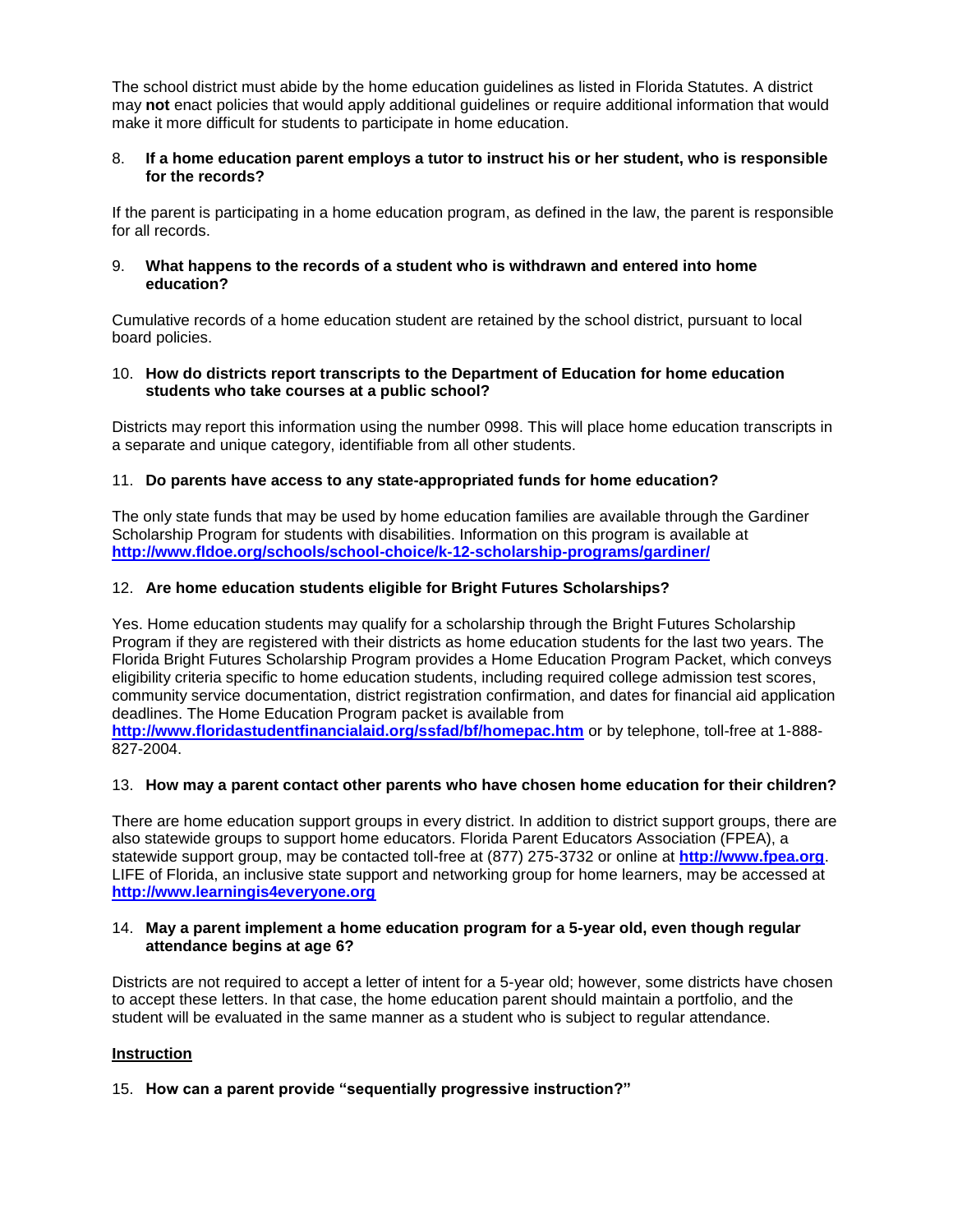There are many methods a parent may use to direct a home education program. As reflected in Florida Statute, a parent may:

- a. Instruct the student;
- b. Enroll the student in courses part-time in a public or private school;
- c. Enroll the student online in the Florida Virtual School;
- d. Enroll the student in correspondence courses;
- e. Hire a tutor, or
- f. Choose any other means that provides "sequentially progressive instruction" directed by the parent.

### 16. **Are parents required to have a Florida teaching certificate to home educate?**

No. A parent is not required to have a valid Florida teaching certificate to home educate a student. Furthermore, the instruction is no longer required to take place in the home nor must the parent be the person to deliver instruction.

#### 17. **Are home education students bound by the required school hours that apply to public school students?**

No. There are no specific hourly attendance requirements for students in a home education program.

### 18. **Do home education students have the same opportunity as public and nonpublic school students to enter a college of their choice?**

Yes, depending on the student's qualifications and the admission requirements of the postsecondary institution. In order to understand the specific admission requirements of a postsecondary institution, home educators should directly contact the admissions office of the institution in which they have an interest.

### 19. **Do school districts provide instructional materials to home education students?**

There is no requirement for districts to provide instructional materials to home education students.

### 20. **May home education students enroll at specialized or magnet schools?**

Yes. Most districts have established a selection process for any student wishing to attend a magnet school. A home education student would adhere to the same process as a public school student.

#### 21. **May home education parents dually enroll a home education student at a postsecondary institution?**

Yes. Home education students may enroll directly with the postsecondary institution pursuant to Section 1007.271(10)(a), F.S., or use the district's interinstitutional articulation agreement. Contact the district home education contact for specific information about the local interinstitutional articulation agreement. If the home education student enrolls through the district's interinstitutional articulation agreement as the basis for dual enrollment, the student is effectively enrolled in the district for the course(s) and the district may earn FTE and must provide instructional materials.

A home education student not using the district's interinstitutional articulation agreement must provide proof of enrollment in the home education program and be responsible for instructional materials.

### 22. **May home education students participate in local district course offerings?**

Although there is no requirement to do so, some districts provide opportunities for home education students to enroll in specified courses in district schools. Districts may report FTE funding for home education students enrolled in district courses.

### 23. **What type of diploma do home education students receive?**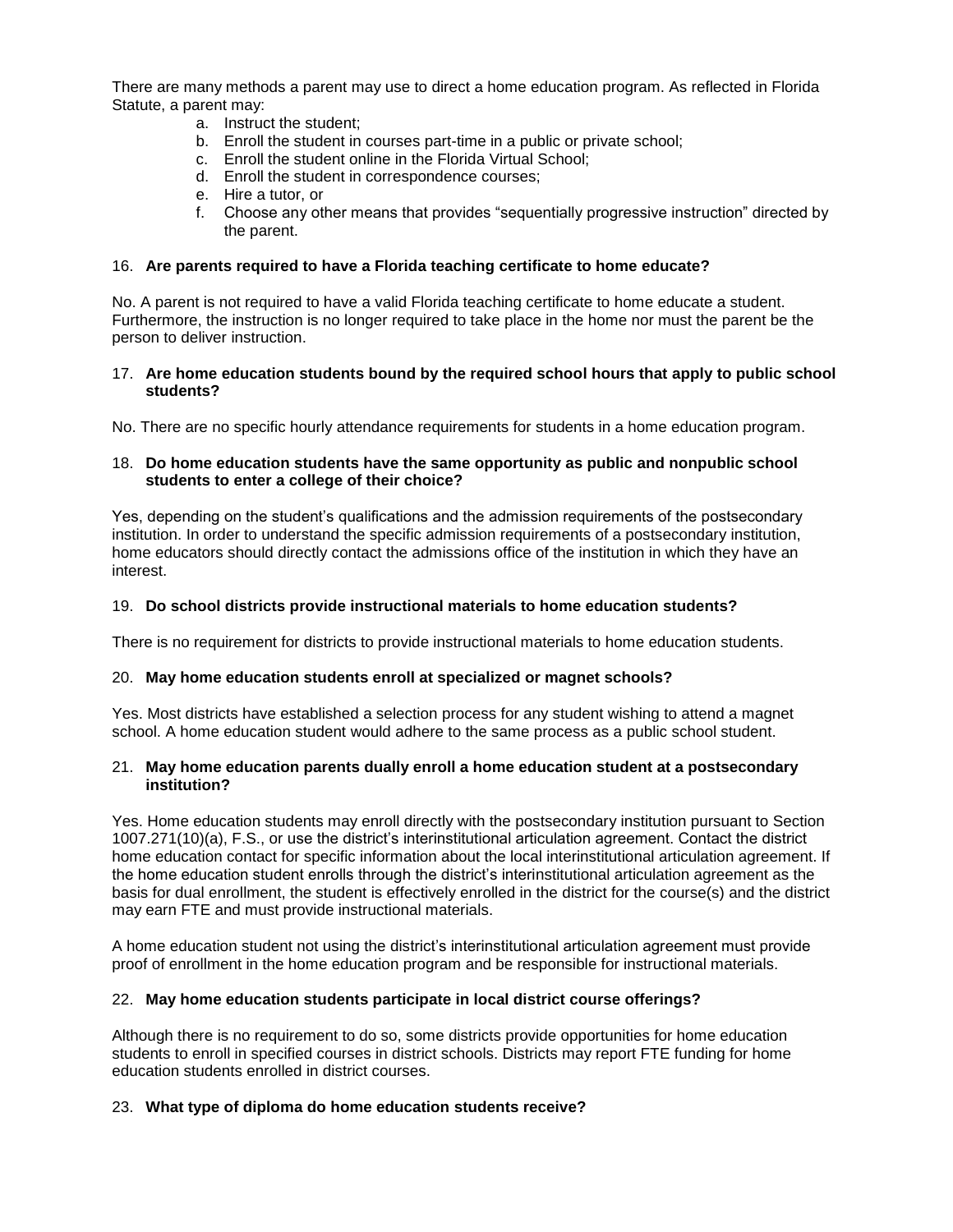There is no diploma issued by the public school system in Florida for the completion of a home education program. While not required, some students elect to culminate their home education program by taking the General Educational Development (GED) test. The toll free number for information pertaining to the GED is 1-800-237-5113.

# 24. **Do students who have been home educated have the option to return to public school?**

Yes. Any student who is within the compulsory attendance age has the right to enroll in a public school. Current district policies and Florida State Board of Education Rule 6A-1.09941, govern the grade placement of home education students.

### 25. **How does a home education student at the high school level transfer into a public school when the previous course work is not awarded in the traditional manner?**

State Board Rule 6A-1.09941 establishes a uniform transfer of credit at the high school level as follows: If the student does not possess an official transcript or is a home education student, credits shall be validated through performance during the first grading period.

# 26. **May a home education student attend summer school?**

Home education students may be allowed to attend summer school, if the district offers summer school.

# **Evaluation**

# 27. **What does the annual educational evaluation include?**

A student in a home education setting must be evaluated once a year to demonstrate educational progress at a level equivalent to his or her abilities. The parent/guardian selects the method of evaluation from those provided in Florida Statute, then files a copy of the evaluation annually in the superintendent's office. The evaluation must consist of one of the following:

- a. A Florida certified teacher chosen by the parent/guardian may evaluate the child's progress based on the review of the portfolio and discussion with the student;
- b. The student may take any nationally normed student achievement test administered by a certified teacher;
- c. The student may take a state student assessment test used by the school district and administered by a certified teacher, at a location and under testing conditions approved by the school district;
- d. The student may be evaluated by a psychologist holding a valid, active license pursuant to the provisions of Section 490.003 (7) or (8), F.S.; or
- e. The student may be evaluated with any other valid measurement tool as mutually agreed upon by the school superintendent of the district in which the student resides and the student's parent/guardian.

### 28. **What requirements must be met by a teacher conducting an annual evaluation of a home education student?**

As defined in Section 1002.41, F.S., a teacher who evaluates a home education student must hold current certification in academic subjects at the elementary or secondary level in the state of Florida. Of the five evaluation options described in the law, three involve a certified teacher.

### 29. **How does a parent locate an evaluator for the annual evaluation?**

Parents may contact the local district home education office or a local parent group to obtain the names of available evaluators.

### 30. **Does the home education student have the right to take standardized tests at the local school district?**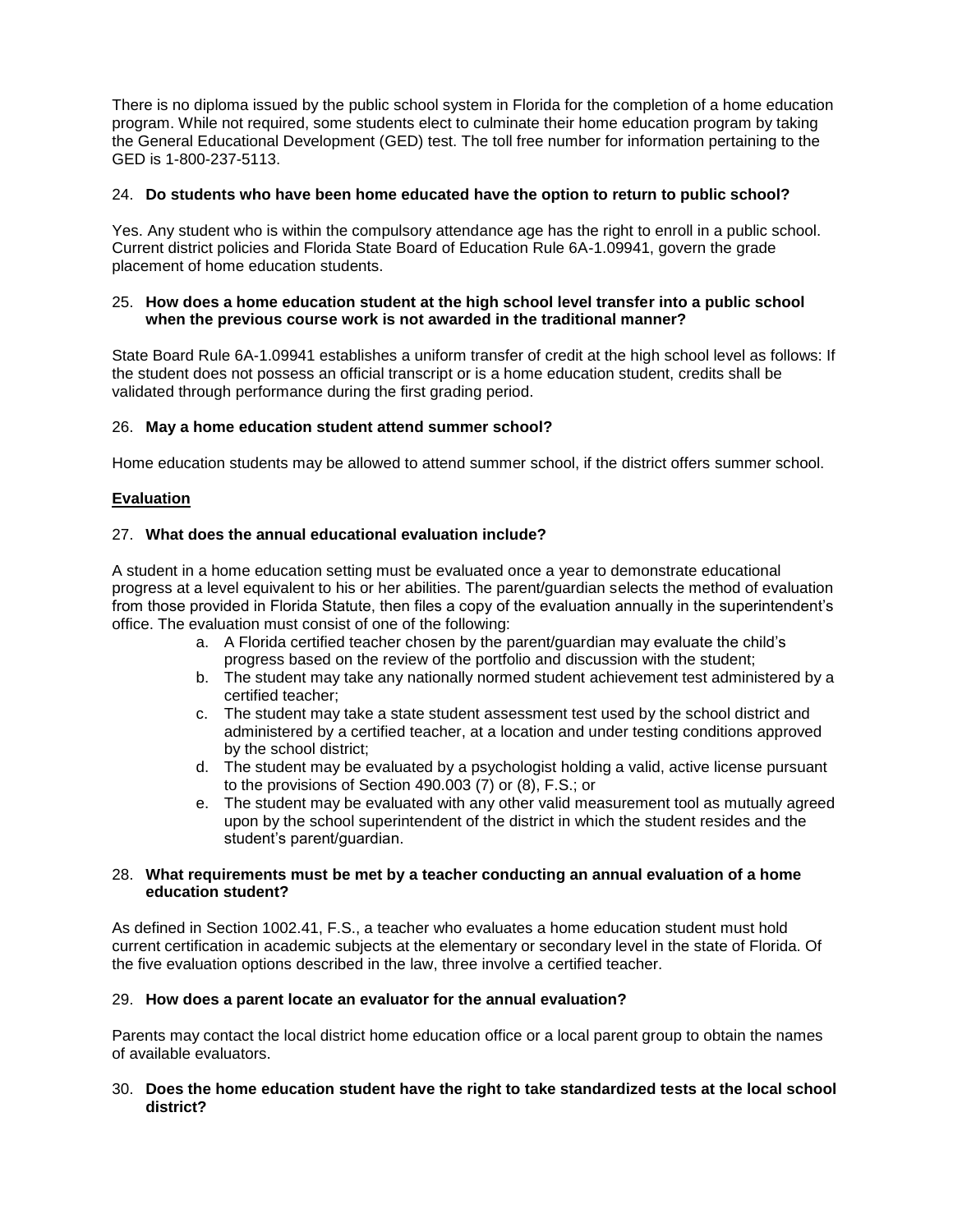School districts are required to provide state assessment tests, if the parent chooses this option as a form of evaluation. School districts may offer standardized tests to home education students.

### 31. **May a district set a deadline for the annual evaluation?**

"Annually" is defined in Florida Statute as one year from the date of the letter of intent. However some home educators may choose to follow the requested deadline in order to follow the traditional school calendar.

### 32. **What is the appropriate recourse when a district does not receive an annual evaluation on a home education student?**

Section 1002.41, F.S., requires the parent to provide for an annual evaluation of the home education student. Failure to do so places the home education program in non-compliance and permits the superintendent, after notice to the parent, to terminate the program. Non-compliance with this requirement should trigger the district's policy regarding non-compliance with compulsory school attendance.

### 33. **What is the definition of a portfolio?**

Section 1002.41, F.S., defines a portfolio as "A log of educational activities which is made contemporaneously with the instruction and which designates by title any reading materials used and samples of any writings, worksheets, workbooks, or creative materials used or developed by the student."

# 34. **How long must the portfolio be preserved?**

The portfolio shall be preserved by the parent/guardian for two years and shall be made available for inspection by the superintendent, or the superintendent's agent, upon a 15-day written notice. The superintendent, or the superintendent's agent, is not required to inspect all portfolios.

### 35. **May a home education student use more than one of the methods listed in Section 1002.41, F.S., to satisfy the annual evaluation component?**

No. While a parent may utilize several methods to assess student progress in the regular course of providing a home education program, for the purposes of Section 1002.41, F.S., only one method may be selected and submitted to the school district.

### **Nonattendance-Truancy**

# 36. **Can the parent of a student who has been found to exhibit a pattern of nonattendance enroll that student in a home education program?**

Yes. However, at the time that a student who has been found to exhibit a pattern of nonattendance is enrolled in a home education program, the home education contact will:

- a. Provide the parent or guardian with a copy of the home education law, Section 1002.41, F.S., and the accountability requirements of the truancy law, Section 1003.26, F.S.; and
- b. Refer the parent or guardian to a home education review committee composed of members as specified in Section 1003.26, F.S.

### 37. **How will the home education contact know which students have been found to exhibit a pattern of nonattendance?**

When a school's student study team determines that a student has been found to exhibit a pattern of nonattendance, the law requires that the principal of the school notify the superintendent of schools and the district home education contact. The home education contact is expected to maintain this information to verify whether a student who is being enrolled in a home education program has been found to exhibit a pattern of nonattendance.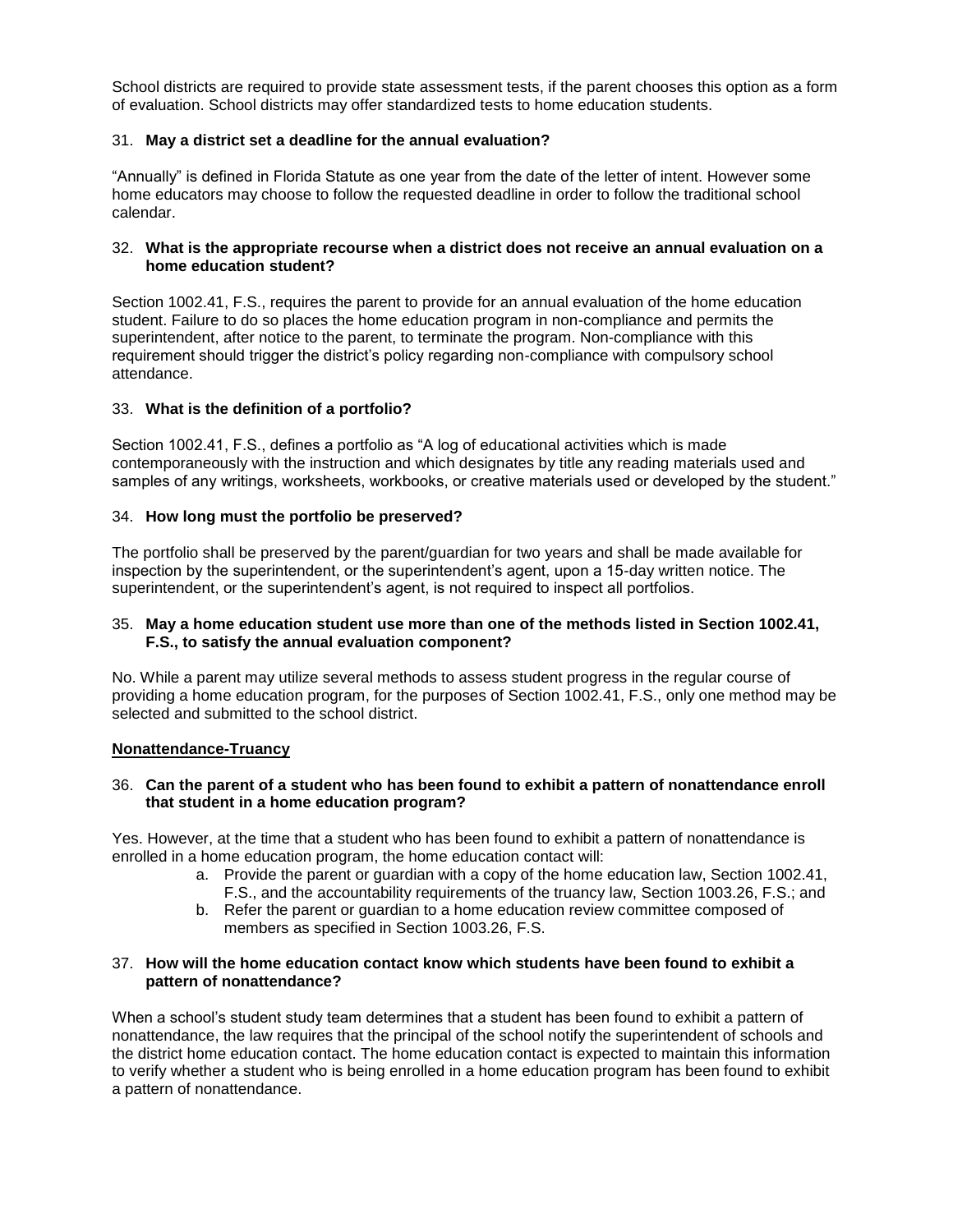### 38. **What are the accountability requirements for home education, once a student has been found to exhibit a pattern of nonattendance?**

The parent must submit a portfolio, as defined by Section 1002.41, F.S., to be reviewed by a home education review committee every 30 days until the committee determines that the home education program is in compliance with Section 1003.26, F.S. The first portfolio review must occur within the first 30 calendar days of the establishment of the home education program.

### 39. **Who serves on the home education review committee?**

According to Section 1003.26, F.S., the home education review committee is to be composed of the school district contact for home education and **at least** two home educators **selected by the parent** from a list of eligible home education parents maintained by the district. Eligible home education parents are those who have conducted a home education program for at least three years and who have indicated a willingness to serve on a home education review committee.

### 40. **How does the school district home education contact develop a list of eligible home educators?**

The home education contact may wish to send a letter to all parents who have conducted a home education program for at least three years, inviting them to submit their names as possible candidates for a home education review committee. The list will be made up of those parents who indicate a willingness to serve on such a committee.

### 41. **What will happen if the home education review committee determines that the home education program is in compliance with the statute?**

Once the committee determines that the home education program is in compliance, the parent will no longer be required to submit a portfolio to the home education review committee. The parent will be required to comply with the requirements of a home education program pursuant to Section 1002.41, F.S., as is any parent involved in a home education program.

### 42. **What will happen if the parent of a student who has been found to exhibit a pattern of nonattendance, and who has been enrolled in home education, fails to provide a portfolio for review by the committee?**

The committee shall notify the superintendent of schools who shall then terminate the home education program and require the parent to enroll the student in an attendance option provided under Section 1002.41, F.S., within three days. Failure of a parent or guardian to enroll a student in an attendance option after termination of a home education program shall constitute non-compliance with the compulsory attendance requirement and may result in criminal prosecution of the parent under Section1003.27(2), F.S.

### 43. **How long should the home education contact keep a student's name on the list of students who have been found to exhibit a pattern of nonattendance?**

If a student was placed on the list more than 90 days prior to the parent enrolling the student in a home education program, the home education contact should check with the school to determine if the student is still considered to be at-risk for nonattendance

#### . 44. **How can I get more information about truancy and driver's licenses for home education students?**

You may contact the Florida Department of Motor Vehicles at (850) 922-9000.

### 45. **May a home education student be automatically dropped at the age of 16?**

No. The family must notify the school district if the student wishes to terminate the home education program. Section 1003.21, F.S. requires that students terminating enrollment at age 16 must be notified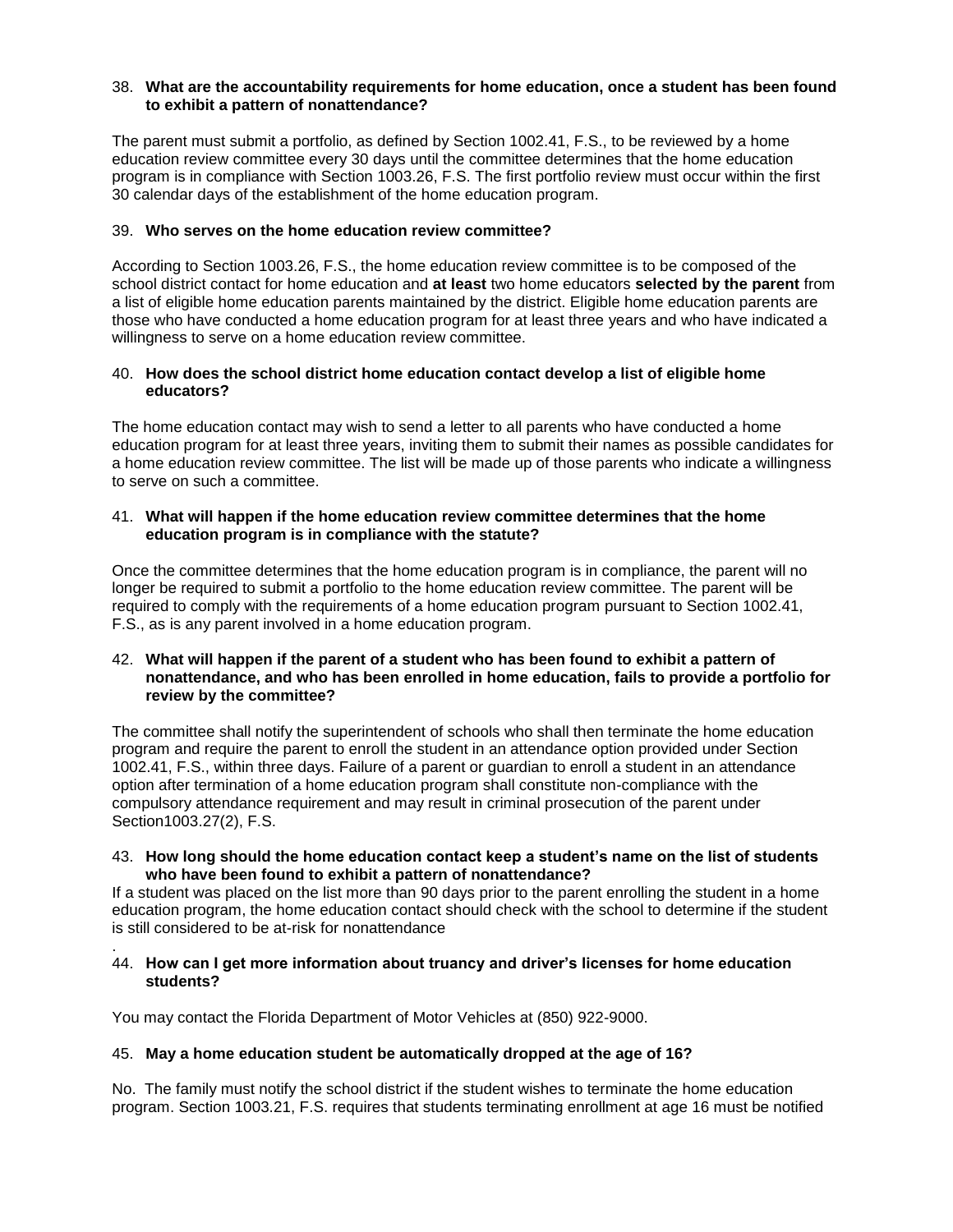that their earning power is likely to be reduced. It is in the best interest of the student for the district to maintain home education records until the completion of high school.

### 46. **Which member of district personnel is responsible for processing waivers for employment of home education students?**

School districts are not required to process waivers for employment of home education students except to confirm, with a release for information from the parent, that the student is enrolled in home education.

# **Interscholastic Extracurricular Activities**

### 47. **How is the term "extracurricular activity" defined by the law?**

An "extracurricular activity" is defined as "any school-authorized or education-related activity occurring during or outside the regular instructional day, Section 1006.15, F.S." This definition was added to the Act to make it clear that any activity outside of classroom activities and instruction should be considered extracurricular.

For example, some school districts had excluded home education students from musical clubs and ensembles by stating that the performance groups were part of curricular instruction and outside of the realm of extracurricular activities. The 1997 amendment clarifies that a district may not define "extracurricular" in such narrow way. District policies that apply a more narrow interpretation of "extracurricular," and exclude students on this basis, are contrary to the law and legislative intent. Activities outside of classroom instruction are generally defined as extracurricular and open to home education students.

### 48. **May home education students participate in "interscholastic extracurricular activities" offered at public schools?**

Yes. To participate in "inter-scholastic extracurricular activities", Section 1006.15 F.S., requires that home education students be given the same opportunity as public school students. The law prohibits any requirements that would make participation less accessible for home education students and creates a broad definition of "interscholastic extracurricular activities" that covers any activity occurring during or outside the regular school day. However, the law does allow for home education students to develop an agreement to participate in "interscholastic extracurricular activities" at a non-public school.

### 49. **Is there a difference between an "extracurricular activity" and an "interscholasticextracurricular activity?"**

No. The terms are used interchangeably.

### 50. **What grade levels are allowed to participate in interscholastic extracurricular activities?**

Section 1006.15, F.S., primarily addresses students in grades 9-12 but does not prohibit students in lower grades from participation. The by-laws of the governing organization regulate which students, and under what circumstances those students, may participate in the interscholastic extracurricular activity.

For example, Section 1006.20, F.S., designated the Florida High School Activities Association as the governing organization for athletics. For the purpose of athletics, the Association defines "high school" as grades 6-12. If athletics are offered in a grade 6-8 school that is governed by this Association, the athletic program must be made available upon request to home education students at that grade level. Section 1006.15, F.S., states that public schools may not belong to any governing organization that discriminates against an eligible home education student.

### 51. **What if the extracurricular activity requires a class to be taken in order to participate?**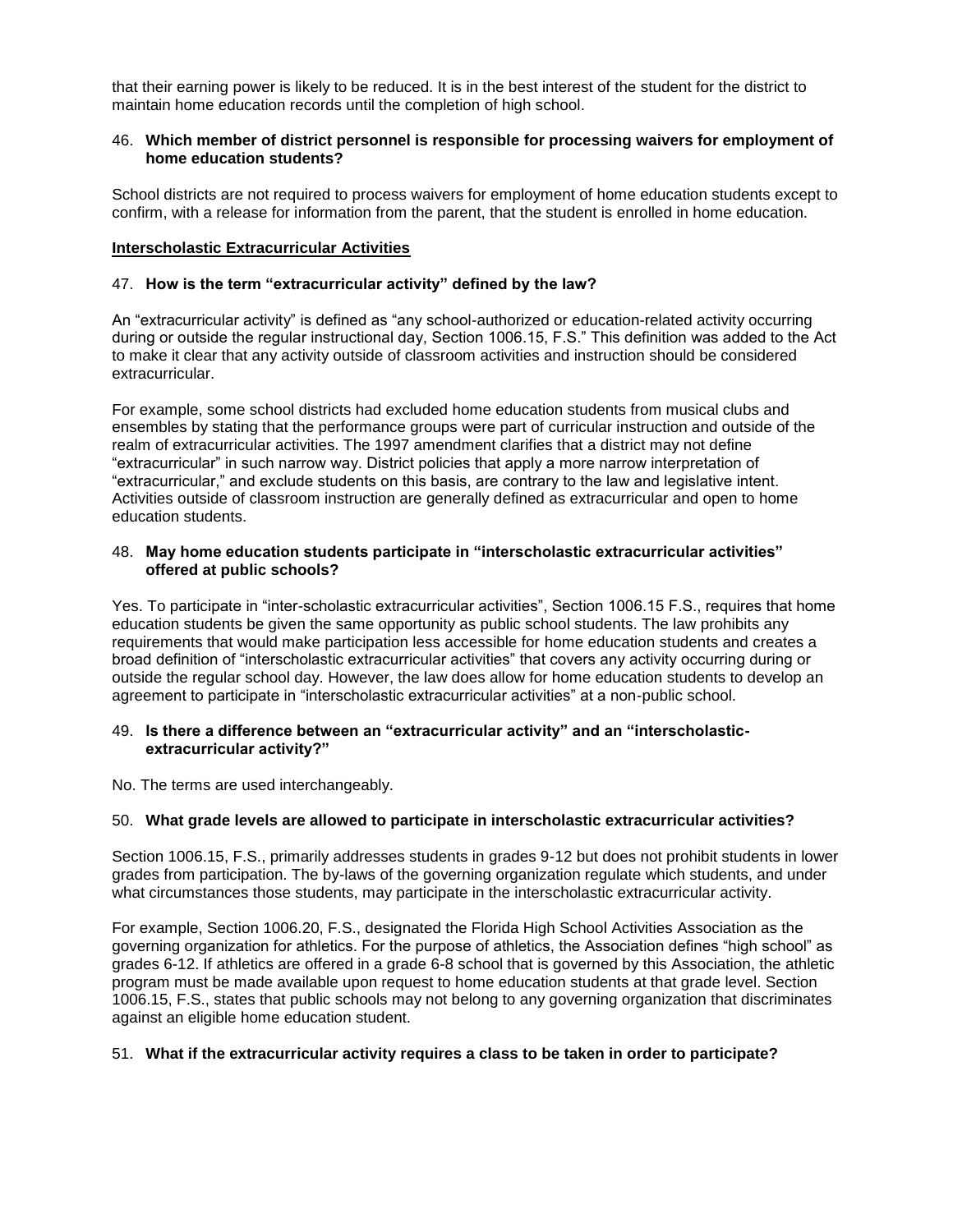If a class is required in order to take part in the extracurricular activity, such as band class during the day in order to take part in the school's marching band, the district must afford the home education student the opportunity to enroll for that class, pursuant to Section 1006.15(5), F.S.

### 52. **Do districts receive any funding when home education students participate in extra-curricular activities?**

No, unless the home education student enrolls in a class required to participate in the extracurricular activity. The district may report that student for FTE purposes. Additionally, home education students may be required to pay any of the fees or costs that are required of all participating students.

#### 53. **May a district develop policies that restrict the access of home education students to extracurricular activities?**

No. Districts may establish policies for participation that apply to all students, such as evidence of required immunizations, medical clearance for sports activities, auditions and class participation. However, the district may not enact policies that would apply different standards to home education students or make it more difficult for them to participate.

### 54. **Must home education students who participate in extracurricular activities offered at public schools comply with school entry immunization requirements?**

Yes. If the home education student is participating in extracurricular activities under Section 1006.15, F.S., the student must meet the same immunization requirements as students attending any non-home education program.

# 55. **How are grade point average requirements applied to extracurricular activities?**

In order to participate in extracurricular activities, a home education student must have the required 2.0 or better grade point average in academic courses. This applies to both public and home education students. The law allows for a method of evaluation of the student's progress to be agreed upon by the parent and the principal. The evaluation may be based on a teacher's review of the student's work, grades earned through correspondence or at a postsecondary school, standardized test scores, or other method as allowed by Section 1002.41, F.S.

### 56. **How does the district determine at which school the home education student may participate in extracurricular activities?**

The home education student must meet the same residency requirements as other students to participate in extracurricular activities.

### **Exceptional Student Education**

### 57. **If a home education parent suspects that their child has a disability, is the school district required to evaluate the child?**

Yes. The school district is obligated to "identify, locate, and evaluate" all children with disabilities, including those attending private schools and home education programs, in accordance with the Individuals with Disabilities Education Act (IDEA). This evaluation must be at no cost to the parent.

### 58. **In this circumstance, how would a home education parent access evaluation services?**

The parent should contact the exceptional student education administrator in the school district in which they reside.

# 59. **What would be required of the home education parent?**

The school district would require that the parent sign a written consent for the evaluation. The district is also required to review existing information on the child before conducting an evaluation. The parent may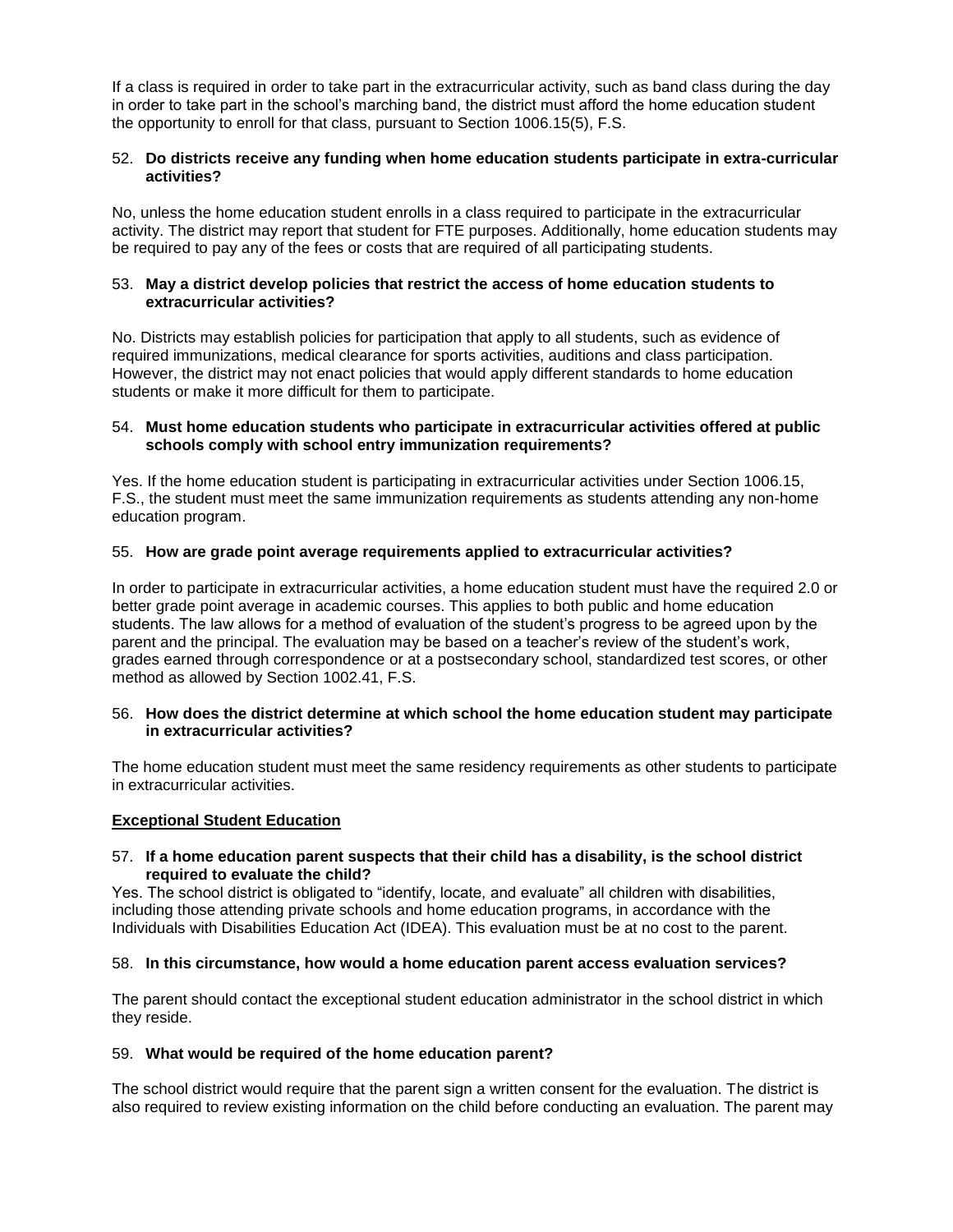be asked to provide information from the child's portfolio and may also be asked to complete checklists and/or informal observations.

# 60. **After the evaluation is conducted, what will occur?**

The parents will be invited to attend a meeting in which school district staff will review the outcome of their child's evaluation. Following that review, a determination will be made regarding whether or not the child is considered an eligible child with a disability as defined by Florida State Board of Education Rules.

# 61. **What is the school district's obligation, if the child is eligible?**

If the home education parent chooses to enroll the child in public school, the school district must ensure that a free and appropriate education is made available to the child.

# 62. **What if the parent does not elect this option?**

The district will typically propose to provide some level of service to the child through the use of a **services plan**. For instance, if it is determined that the child needs speech/language therapy services, the school district could allow the child to come to a public school near the child's home for these services during the week.

# **Dual Enrollment**

### 63. **Does a home education student have to receive permission from the school district to participate in dual enrollment on the community college campus?**

No. College and state universities often request proof of registration from the home education student. That information can be obtained from the local school district home education coordinator.

### 64. **What is the school district required to do for home education students who have an articulation agreement with the community college or a state university?**

The school district must provide the community college or state university with proof that a student is enrolled in a home education program pursuant to s. 1002.41 F.S.

### 65. **May home education students take dual enrollment courses at district high schools?**

Yes. Districts that have a part-time enrollment policy may enroll home education students in the school district and receive FTE for the student. This is a local decision that is articulated in the district pupil progression plan.

### 66. **Is the home education student responsible for providing his or her own instructional materials /textbooks?**

As of July 1, 2018, s. 1007.271, F.S., no longer requires the articulation agreement to include a provision that the student is responsible for instructional materials.

### 67. **Is the school district responsible for the transportation of a home education student to a dual enrollment course?**

No.

### 68. **Is a home education student limited to the same course options as a public school student?**

Home school students are limited to the DE courses and programs offered by institutions for that term.

### 69. **Should community colleges report course grades to the student's school district?**